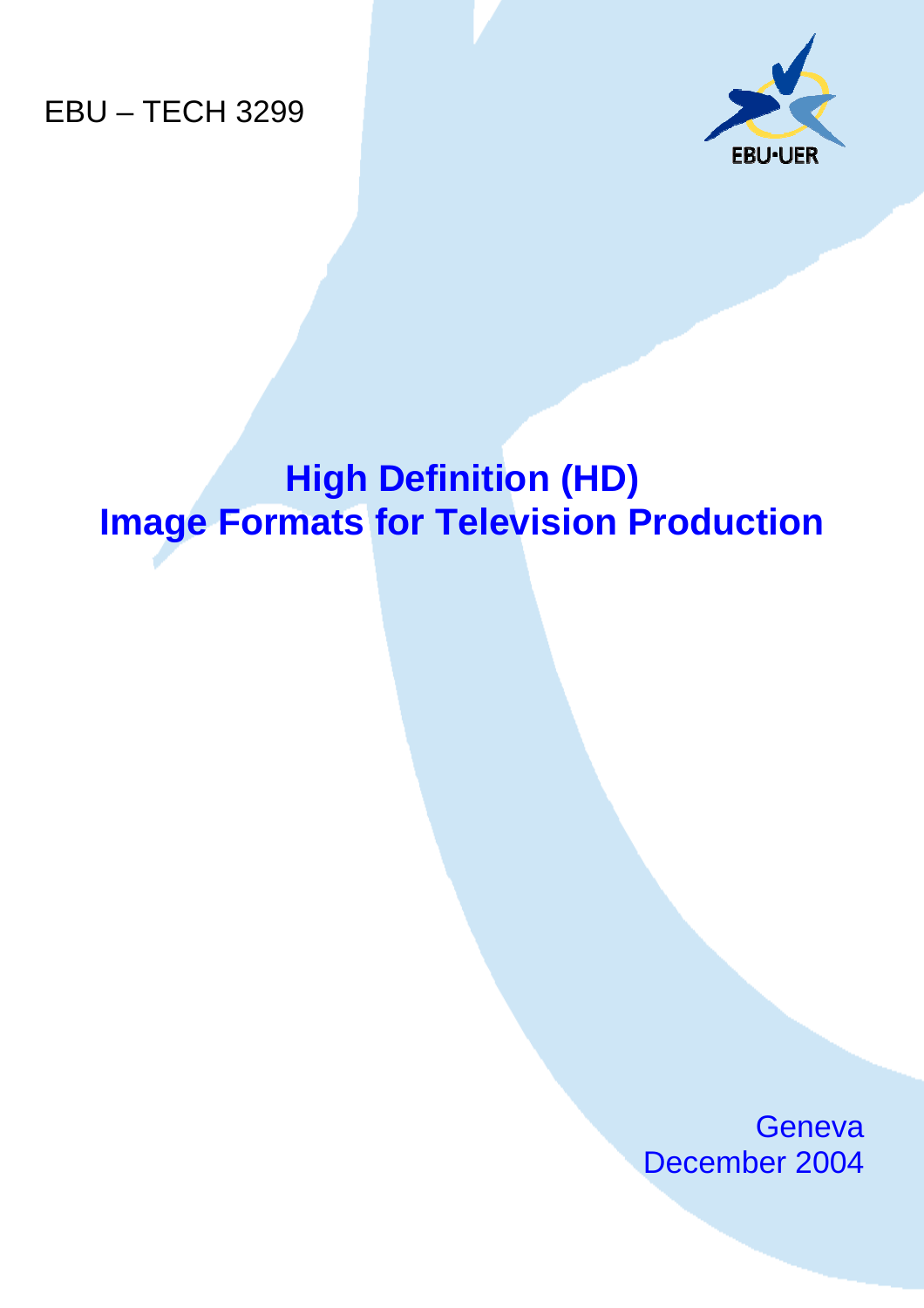# High Definition (HD) Image Formats for Television Production

## **Contents**

| 6. System colorimetry and opto-electrical conversion for system S1 to S4 4 |  |
|----------------------------------------------------------------------------|--|
|                                                                            |  |
|                                                                            |  |
|                                                                            |  |
|                                                                            |  |
|                                                                            |  |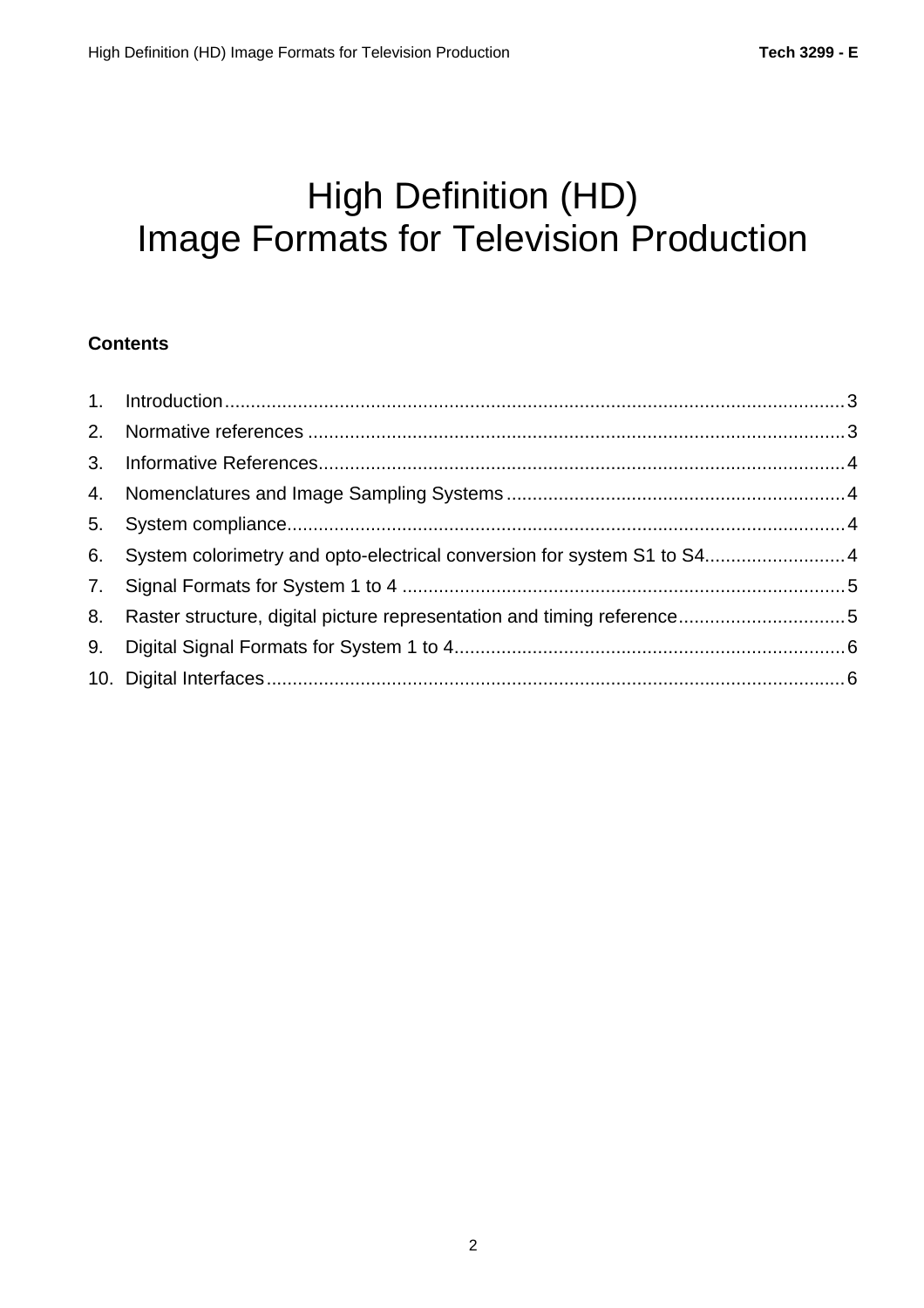### **1. Introduction**

This document defines the basic image formats and digital sampling systems for the High Definition (HD) television production applications in the European (EBU) 50 Hz environments.

The European Broadcasting Union has published this technical specification to meet the demands of its Members for interoperability, and implementation stability, for high definition television production systems.

The specification comprises 4 HDTV production systems:

- System 1 (S1) with 1280 horizontal samples and 720 active lines in progressive scan with a frame rate of 50Hz, 16 x 9 aspect ratio.
- System 2 (S2) with 1920 horizontal samples and 1080 active lines in interlaced scan with a frame rate of 25Hz, 16 x 9 aspect ratio.
- System 3 (S3) with 1920 horizontal samples and 1080 active lines in progressive scan and a frame rate of 25Hz, 16 x 9 aspect ratio.
- System 4 (S4) with 1920 horizontal samples and 1080 active lines in progressive scan at a frame rate of 50Hz, 16 x 9 aspect ratio.

The application of this specification is intended for, but not limited to, the television production environment.

This specification draws on the specifications in the normative reference section (Section 2) of this document, which define in detail<sup>1</sup>:

- R'G'B' colour encoding;
- R'G'B' analogue and digital representation;
- $-V'P'_BP'_B$  colour encoding, analogue representation and analogue interface; and
- $-$  Y'C'<sub>B</sub>C'<sub>R</sub> colour encoding and digital representation.

Designers should be aware that single link serial digital interfaces such as SMPTE 292M for formats other than  $Y'C'_{B}C'_{B}$  have not yet been defined, and that the use of System 4 currently requires dual channel usage of SMPTE 292M as specified in SMPTE 372M. Section 10 describes the current conditions for System 4 infrastructures as well as for R'G'B' interfaces for System 2 to 3.

#### **2. Normative references**

| EBU R112-2004                | <b>EBU Statement on HDTV standards</b>                                                                                           |
|------------------------------|----------------------------------------------------------------------------------------------------------------------------------|
| SMPTE 274M-2003              | 1920 x 1080 Image Sample Structure, Digital Representation and digital Timing<br>Reference Sequences for Multiple Picture Rates. |
| SMPTE 296M-2001              | 1280 x 720 Progressive Image Sample Structure - Analogue and Digital<br>Representation and Analogue Interface.                   |
| SMPTE RP 177-1993            | Derivation of Basic Television Colour Equations                                                                                  |
| SMPTE 292M-2004              | HDTV Signal/Data Serial Interface                                                                                                |
| SMPTE 372M                   | Dual Link SMPTE 292M Interface for 1920 x 1080 Picture Raster                                                                    |
| SMPTE 297M-2000              | Fibre Optic Interfaces for SDTV and HDTV interfaces.                                                                             |
| SMPTE 377M-2004              | <b>MXF File Format Specification</b>                                                                                             |
| SMPTE 384M-2004 <sup>2</sup> | Mapping of uncompressed pictures to the MXF Generic Container                                                                    |
| CIE Publication 15.2 (1986)  | Colorimetry, Second Edition.                                                                                                     |
| <b>ITU-R BT.1361</b>         | Worldwide unified colorimetry and related characteristics<br>of future television and imaging systems                            |

l

<sup>&</sup>lt;sup>1</sup> the apostrophe ' in, for example, R'G'B' means that the signal has been gamma corrected<br><sup>2</sup> under final properation by SMDTE

<sup>&</sup>lt;sup>2</sup> under final preparation by SMPTE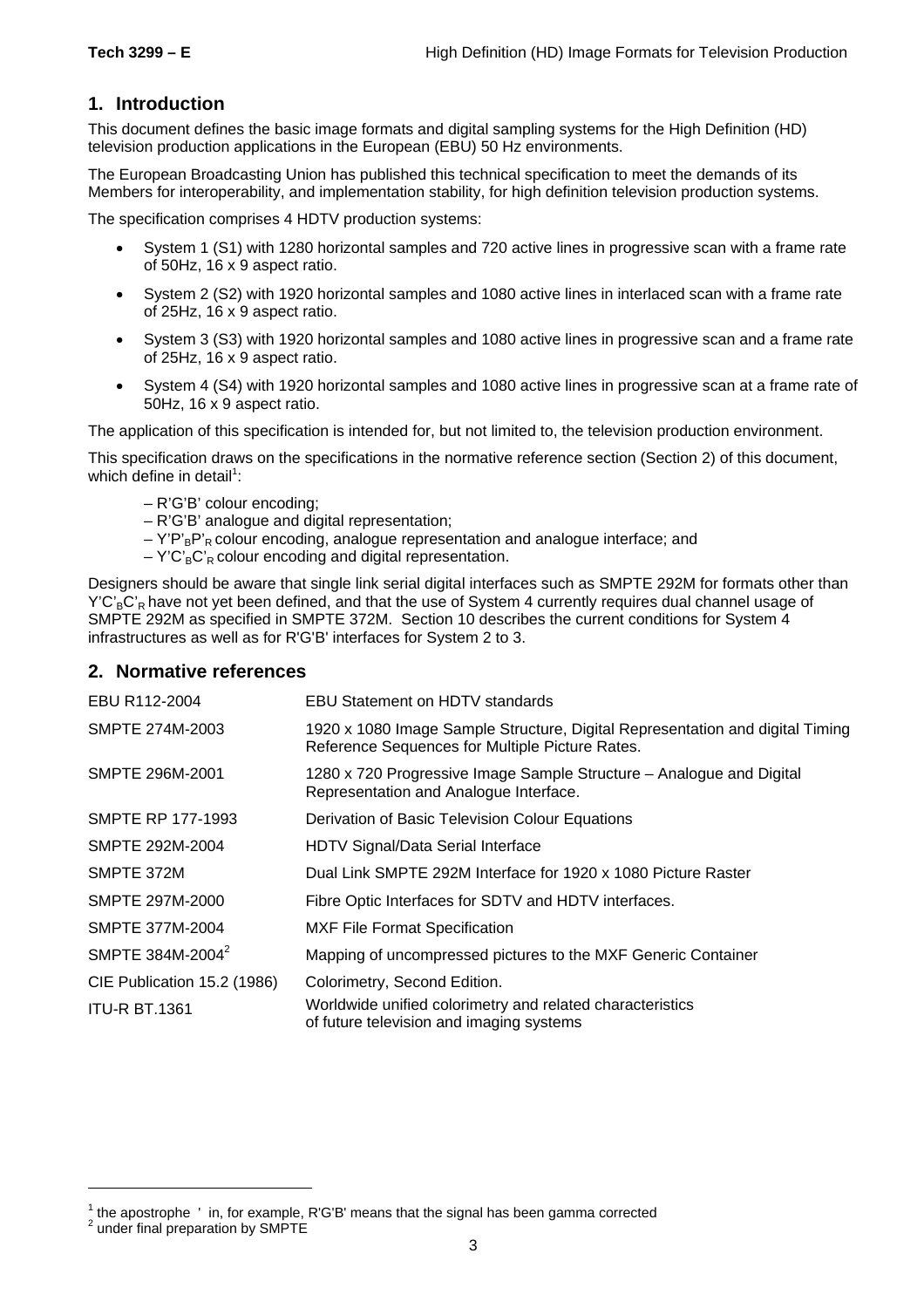#### **3. Informative References**

| EBU Tech 3298          | An EBU "route map" to High Definition (HD)                                                                                  |
|------------------------|-----------------------------------------------------------------------------------------------------------------------------|
| <b>ITU-R BT.1120-5</b> | "Digital interfaces HDTV studio signals"                                                                                    |
| <b>ITU-R BT.1367</b>   | "Serial digital fibre transmission system for signals conforming to Recs ITU-R BT.656,<br>ITU-R BT.799 and ITU-R BT.1120    |
| <b>ITU-R BT.1363-1</b> | "Jitter specifications and methods for Jitter measurements of bit-serial signals conforming<br>to Recs BT.656, 799 and 1120 |

ITU-R BT.1577 SDI-based transport interface for compressed television signals in networked television production based on Rec BT.1120

#### **4. Nomenclatures and Image Sampling Systems**

| EBU<br>Syste<br>m | Nomenclature<br>and abbreviation<br>[samples horiz. x<br>active lines/<br>Scanning/<br>frame rate | Luma or<br>R'G'B'<br><b>Samples</b><br>per active<br>line (S/AL) | <b>Active lines</b><br>per frame<br>(picture)<br>(AL/F) | Frame rate,<br>Hz          | Luma or<br>R'G'B'<br>sampling $3$<br>frequency<br>$(fs)$ , MHz | Luma<br>sample<br>periods per<br>total line<br>(S/TL) | <b>Total lines</b><br>per frame | Net image<br><b>Bit Rate</b><br>(4:2:2, 10)<br>bit)<br>[Mbit/s] | Correspondin<br>g SMPTE<br>system<br>nomenclature |
|-------------------|---------------------------------------------------------------------------------------------------|------------------------------------------------------------------|---------------------------------------------------------|----------------------------|----------------------------------------------------------------|-------------------------------------------------------|---------------------------------|-----------------------------------------------------------------|---------------------------------------------------|
| S <sub>1</sub>    | 1280x720/P/50<br>(abbreviated:<br>720/P/50)                                                       | 1280                                                             | 720                                                     | 50                         | 74.25                                                          | 1980                                                  | 750                             | 921.6                                                           | Corresponds<br>to SMPTE<br>296M<br>System 3       |
| S <sub>2</sub>    | 1920 x 1080/I/25<br>(abbreviated:<br>1080/I/25)                                                   | 1920                                                             | 1080                                                    | 25<br>(50Hz<br>field rate) | 74.25                                                          | 2640                                                  | 1125                            | 1036.8                                                          | Corresponds<br>to SMPTE<br>274<br>System 6        |
| S <sub>3</sub>    | 1920 x<br>1080/P/25<br>(abbreviated:<br>1080/P/25)                                                | 1920                                                             | 1080                                                    | 25                         | 74.25                                                          | 2640                                                  | 1125                            | 1036.8                                                          | Corresponds<br>to SMPTE<br>274<br>System 9        |
| S <sub>4</sub>    | 1920 x<br>1080/P/50<br>(abbreviated:<br>1080/P/50)                                                | 1920                                                             | 1080                                                    | 50                         | 148.5                                                          | 2640                                                  | 1125                            | 2073.6                                                          | Corresponds<br>to SMPTE<br>274<br>System 3        |

**Table 1: HDTV Systems 1 to 4**

The digital representation shall employ eight or ten bits per sample in its uniformly quantized (linear) PCM coded form.

The image aspect ratio for system 1 to 4 shall be 16 x 9, and the sample 'aspect ratio'<sup>45</sup> shall be 1x1 ("square pixels").

#### **5. System compliance**

l

The specification of a system in compliance with this specification shall state, inter alia:

- Which of the systems of Table 1 are implemented
- Which signal interface is implemented (R'G'B', Y'P<sub>B</sub>P'<sub>R</sub>, Y'C'<sub>B</sub>C'<sub>R</sub>, R'G'B'A or Y' C'<sub>B</sub>C'<sub>R</sub>A)
- Which quantisation (eight, ten bit) is used.

#### **6. System colorimetry and opto-electrical conversion for system S1 to S4**

- 1.1. Equipment shall be designed in accordance with the colorimetric analysis and opto-electronic transfer function defined in ITU-R BT.1361.
- 1.2. Picture information shall be linearly represented by red, green and blue tri-stimulus values (RGB), lying in the range 0 (reference black) to 1 (reference white), whose colorimetric attributes are based upon reference primaries with the following chromaticity coordinates, in conformance with ITU-R BT.1361, and whose white reference conforms to CIE D65 as defined by CIE 15.2 and table 2:

<sup>&</sup>lt;sup>3</sup> Usually the sampling frequency on the interface; some equipment may use a different sampling frequency internally  $4$ <sup>4</sup> The ratio of the densities of vartical increases' and betizental increases'

 $\frac{4}{5}$  The ratio of the densities of vertical 'samples' and horizontal 'samples'<br> $\frac{5}{5}$  For interlace acopaing equatel factors reduce vertical resolution. place

For interlace scanning several factors reduce vertical resolution, please see EBU Tech 3298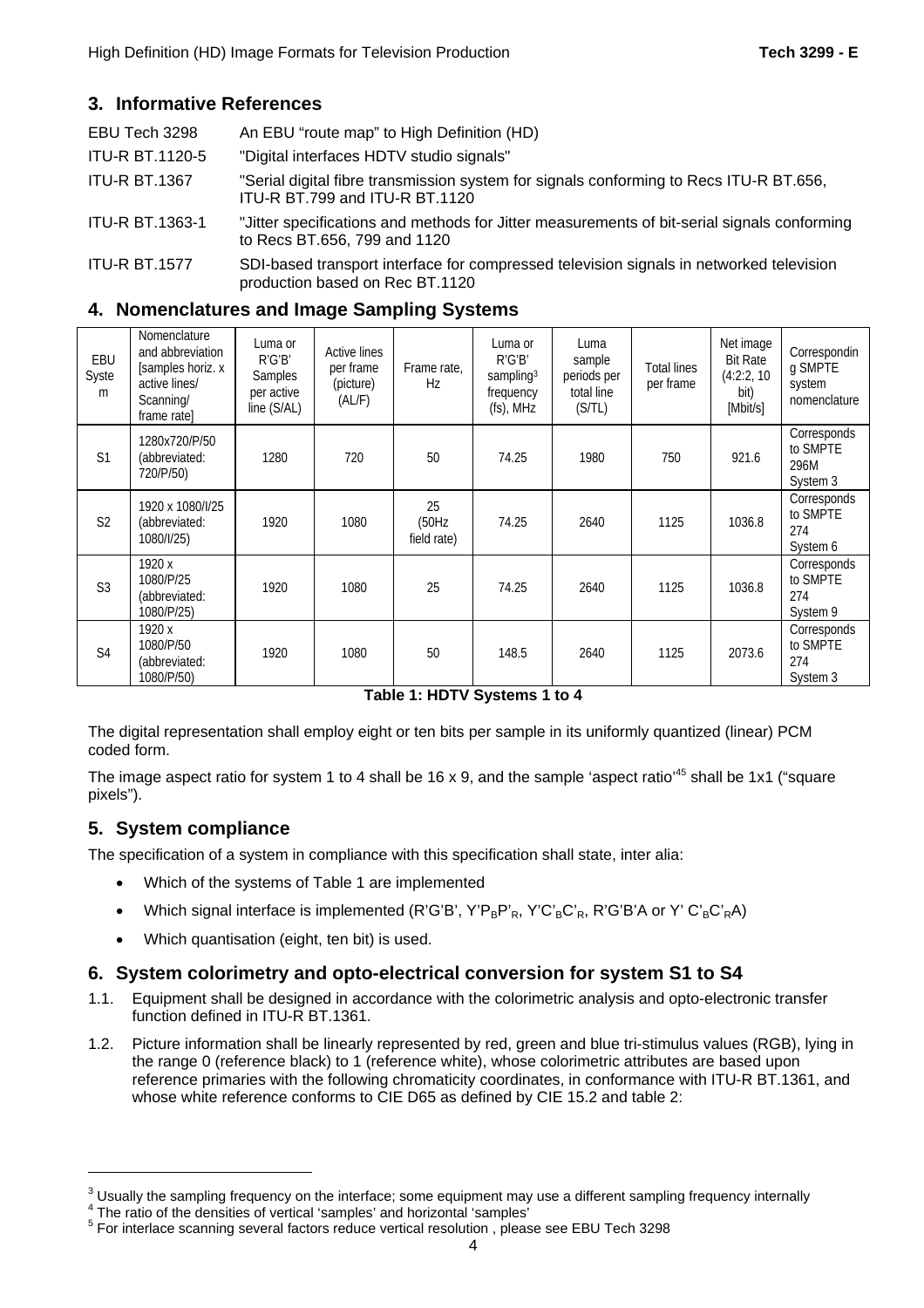| Item | Parameter                                                                        | Value                                                      |                                                                                                                                    |  |
|------|----------------------------------------------------------------------------------|------------------------------------------------------------|------------------------------------------------------------------------------------------------------------------------------------|--|
|      | Opto-electronic transfer<br>characteristics before non-linear pre-<br>correction | Assumed linear                                             |                                                                                                                                    |  |
| 2    | Overall opto-electronic transfer<br>characteristics at source                    | $V = 4.500$ L for $0.018 > L \ge 0$<br>where:<br>L:<br>V : | V = 1.099 L <sup>0.45</sup> – 0.099 for 1 ≥ L ≥ 0.018<br>luminance of the image $0 \le L \le 1$<br>corresponding electrical signal |  |
| 3    | Chromaticity coordinates (CIE, 1931)                                             | X                                                          | ٧                                                                                                                                  |  |
|      | Primary:<br>Red(R)<br>Green (G)<br>Blue (B)                                      | 0.640<br>0.300<br>0.150                                    | 0.330<br>0.600<br>0.060                                                                                                            |  |
| 4    | Assumed chromaticity for equal<br>primary signals (reference white):             | $D_{65}$                                                   |                                                                                                                                    |  |
|      |                                                                                  | X                                                          | $\vee$                                                                                                                             |  |
|      | $E_R = E_G = E_R$                                                                | 0.3127                                                     | 0.3290                                                                                                                             |  |

| Table 2: Opto-electronic conversion characteristics |  |  |  |  |
|-----------------------------------------------------|--|--|--|--|
|-----------------------------------------------------|--|--|--|--|

## **7. Signal Formats for System 1 to 4**

| ltem | Parameter                                                                                                                                                                                                                                                                                | Value                                     |
|------|------------------------------------------------------------------------------------------------------------------------------------------------------------------------------------------------------------------------------------------------------------------------------------------|-------------------------------------------|
|      | Conceptual non-linear pre-correction<br>of primary signals                                                                                                                                                                                                                               | $\Gamma = 0.45$                           |
| 2    | Derivation of luminance signal Y'                                                                                                                                                                                                                                                        | $Y' = 0.2126 R + 0.7152 G' + 0.0722 B'$   |
| 3    | Derivation of colour-difference<br>component signals.                                                                                                                                                                                                                                    | $P'_B = \frac{0.5}{1 - 0.0722} (B' - Y')$ |
|      | $P'_B$ , $P'_R$ are filtered and may be coded<br>as $C_B$ , $C_R$ components for digital<br>transmissions. For system 1 an<br>example filter template is given in<br>SMPTE 296M Figure B.2. For system<br>2 to 4 an example filter template is<br>given in SMPTE 274-2004 Figure<br>D.2. | $P'_R = \frac{0.5}{1 - 0.2126} (R' - Y')$ |

#### **Table 3: Signal formats**

## **8. Raster structure, digital picture representation and timing reference**

The raster structure, digital picture representation and timing reference for System 1 shall be according to SMPTE 296M and for System 2, 3 and 4 in accordance with SMPTE 274M.